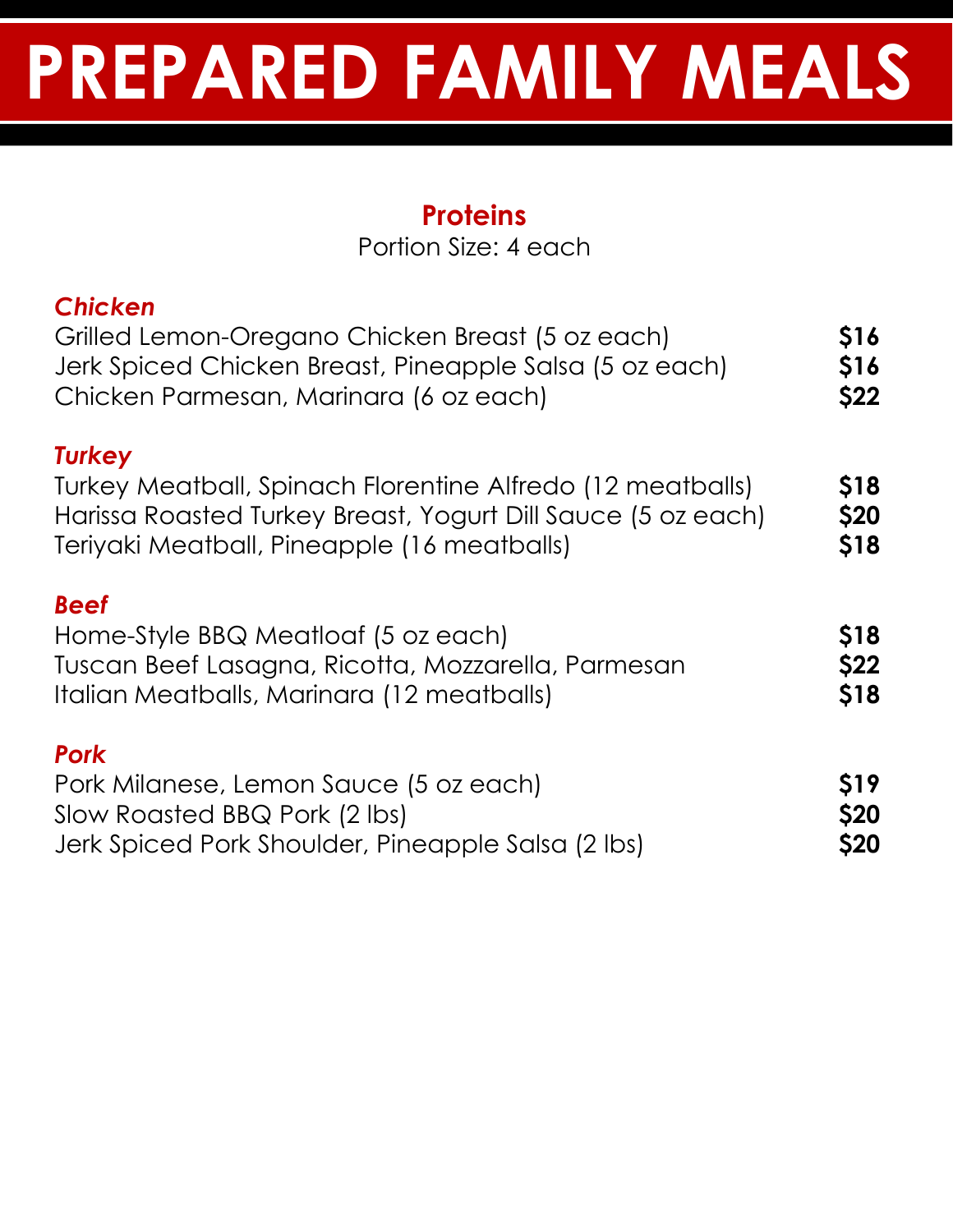#### *Seafood*

| Grilled Salmon with Pico de Gallo or Chimichurri (5 oz each)<br>Roasted Tilapia, Lemon, EVOO (5 oz each)           |                    |  |
|--------------------------------------------------------------------------------------------------------------------|--------------------|--|
| Vegetarian                                                                                                         |                    |  |
| Portobello Pizzas, Spinach, Roasted Onions, Mozzarella (4 each)<br>Lentil and Rice Stuffed Tomatoes, Feta (4 each) | <b>S20</b><br>\$22 |  |

#### *Vegan*

|  |  | White Bean Hot Pot, Kale, Sun Dried Tomato, Garlic |  | \$19 |
|--|--|----------------------------------------------------|--|------|
|  |  |                                                    |  |      |

**Sides** Portion Size: Starches - 4 each | 2 lbs, Vegetables - 4 each | 20 oz or 2 lbs

#### *Starches* Mashed Potatoes **\$15** Roasted Red Bliss Potatoes, Garlic-Parmesan **\$18** Macaroni and Three Cheese **\$16** Mashed Sweet Potatoes, Butter, Brown Sugar **\$15** Roasted Sweet Potatoes, Coriander, Ginger, Honey **\$18** Cilantro Rice **\$15**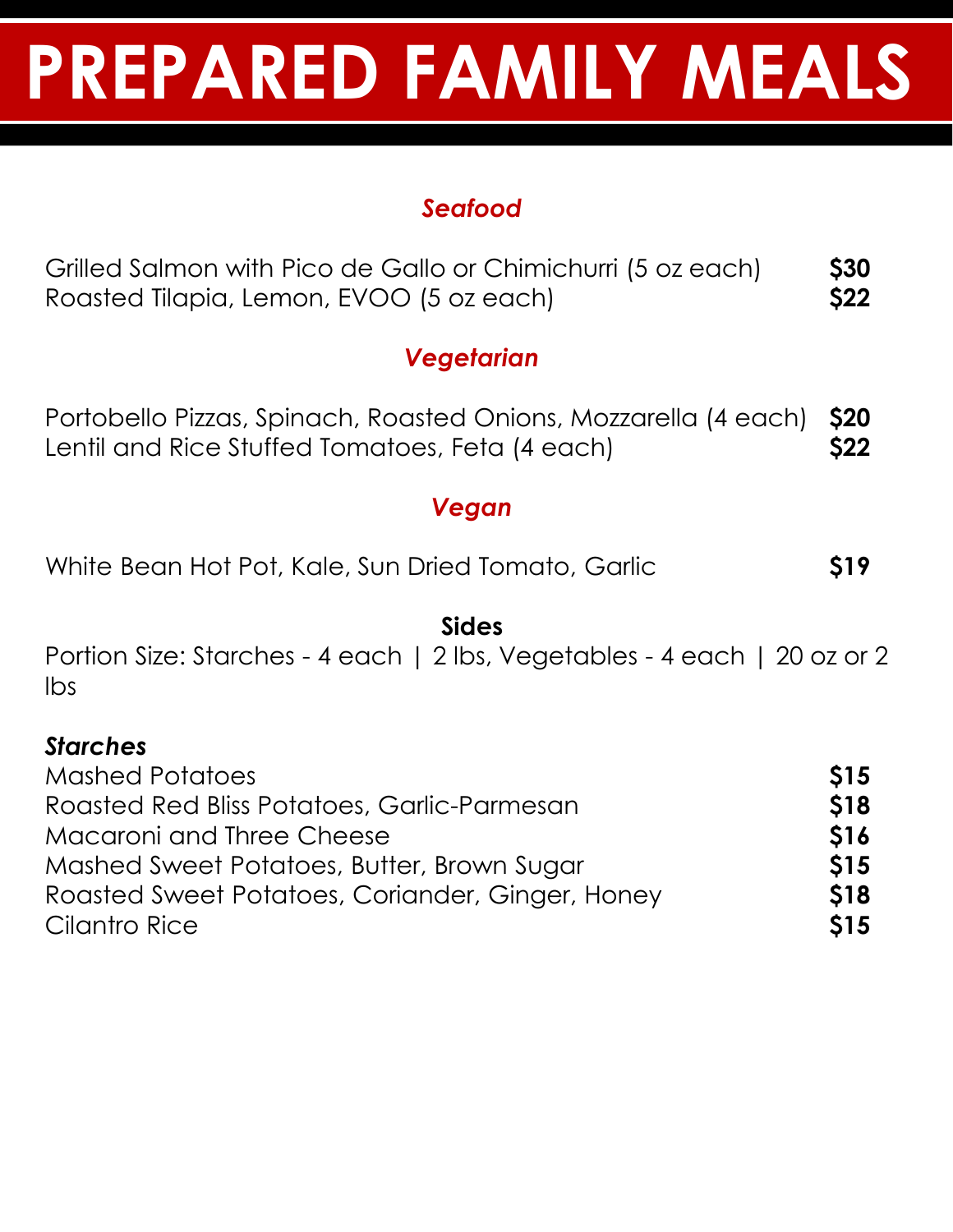### *Vegetables*

| Green Beans, Shallots, Herbs                        | <b>S18</b>  |
|-----------------------------------------------------|-------------|
| <b>Broccoli, Garlic Butter</b>                      | <b>\$15</b> |
| Cauliflower Rice Risotto                            | <b>\$18</b> |
| Roasted Cauliflower, Sun Dried Tomato, Onions       | <b>S18</b>  |
| Roasted Squash, Thyme                               | <b>\$18</b> |
| Swiss Chard, Oven Roasted Tomato, Mushrooms, Onions | <b>\$18</b> |
| Elote AYS "Corn on the Cob"                         | <b>S16</b>  |
| Roasted Asparagus, Parmesan, EVOO                   | <b>S20</b>  |
| <b>Glazed Carrots</b>                               | <b>S15</b>  |